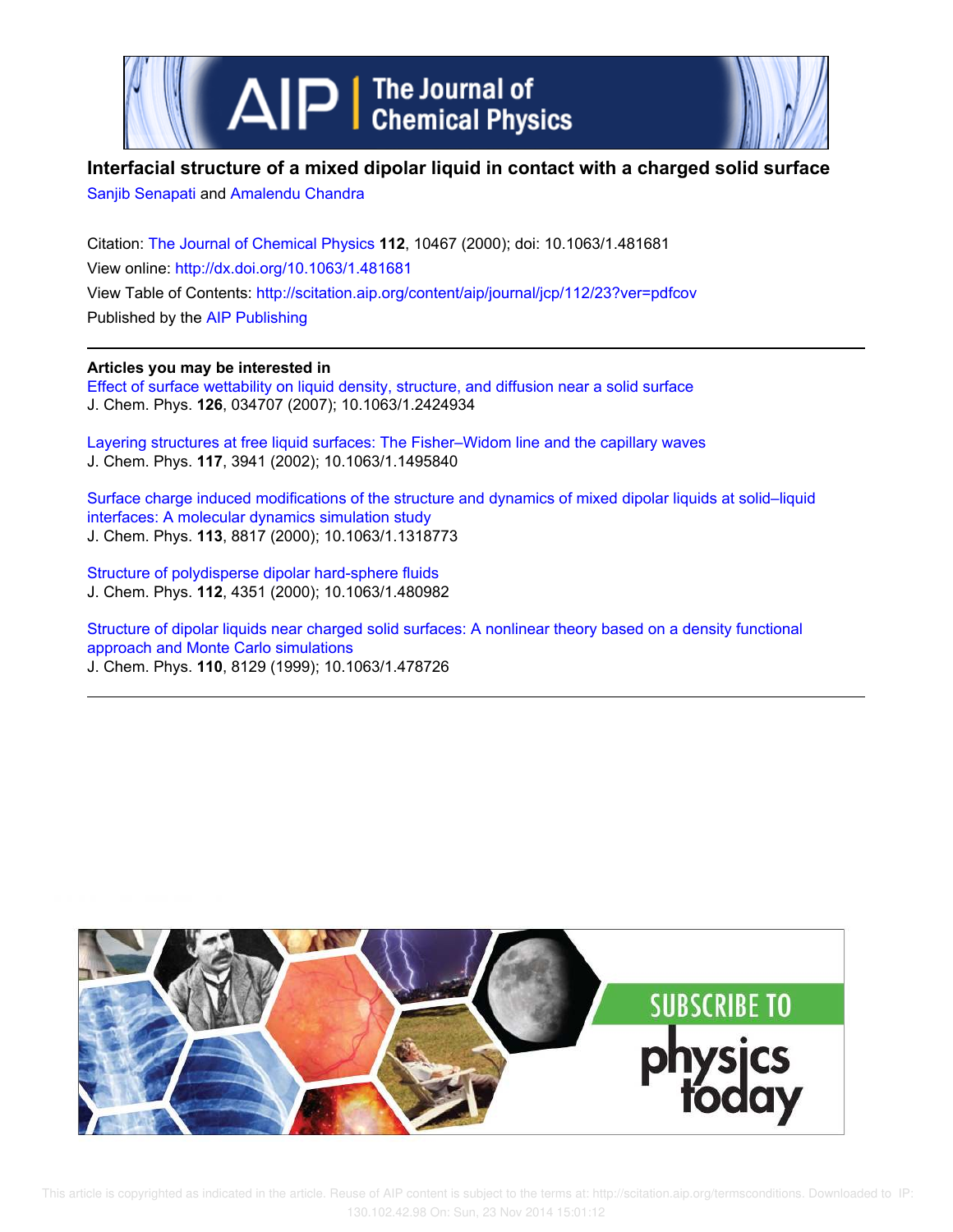## **Interfacial structure of a mixed dipolar liquid in contact with a charged solid surface**

Sanjib Senapati and Amalendu Chandra<sup>a)</sup> *Department of Chemistry, Indian Institute of Technology, Kanpur, 208016, India*

(Received 27 December 1999; accepted 23 March 2000)

We develop a nonlinear theory for the calculation of interfacial structural properties of a dipolar mixture in contact with a charged solid surface. Both the molecular sizes and the dipole moments of various species can be unequal. Explicit numerical results are obtained for the interfacial structure of a binary dipolar liquid in contact with a charged surface of varying surface charge density. The dipole moments of the two species are also varied. The density profiles of both the species are found to be highly inhomogeneous and oscillatory near the solid surface. The more polar species is found to exhibit a positive electrostriction at the surface with an increasing surface electrostatic field. An opposite behavior is observed for the less polar species. The polarization profiles reveal pronounced orientational order of the solvent molecules of both the species near the charged surface. The contact polarizations of the more polar and the less polar species show, respectively, a more than linear and a less than linear increase with increasing surface charge density. The predictions of the present theory for a given set of parameter values are compared with the results of Monte Carlo simulation of the same system and a good agreement is found for the inhomogneous density and polarization profiles of both the species.  $\degree$  *2000 American Institute of Physics.* [S0021-9606(00)51123-4]

### **I. INTRODUCTION**

In recent years, a considerable amount of work has been done concerning the structure of pure dipolar liquids near solid surfaces. Theoretical, $1-17$  computer simulation,  $18-27$  and experimental studies $^{28-32}$  have generated significant information about the spatial and orientational arrangement of dipolar molecules in the vicinity of both charged and uncharged solid surfaces. These studies have shown that the structure of a dipolar liquid near a solid surface is highly inhomogeneous and oscillatory revealing layering at molecular level. The orientation of solvent molecules depend critically on the surface charge density. Nonlinear phenomena like the electrostriction and dielectric saturation have been found to be rather significant for dipolar liquids near highly charged surfaces.<sup>16</sup>

However, in contrast to the effort that pure solvents have received, relatively little attention has been focused on the structure of mixed dipolar liquids at solid–liquid interfaces. In fact, we are aware of only one simulation study on this problem<sup>21</sup> and, to the best of our knowledge, no analytical theory has yet been developed to predict the spatial and orientational structure of a dipolar mixture in contact with a charged or an uncharged solid surface. Therefore, there remain a number of unanswered questions regarding such interfacial systems. In particular, the phenomenon of selective adsorption, which is absent in pure solvents, may play a crucial role in determining the spatial and orientational structure of mixed dipolar liquids near solid surfaces. This selective adsorption can originate from unequal molecular size and/or unequal polarity of different components of a solvent mixture.

Our purpose in the present paper is to present a theore-

rical study of the solid–liquid interfaces involving mixed dipolar liquids. We develop a nonlinear theory for the calculation of interfacial structure of a dipolar mixture in contact with a charged solid surface. The theory is based on a combined approach of the weighted density and the perturbative approximations for the isotropic and anisotropic parts of the solvent densities. Both the molecular sizes and the dipole moments of different components can be unequal. Explicit numerical results are obtained for the interfacial structure of a binary dipolar liquid in contact with a charged surface of varying surface charge density. The dipole moments of the two species are also varied. The density profiles of both the species are found to be highly inhomogeneous and oscillatory near the solid surface. The density of the more polar species at the surface is found to increase with an increasing surface electrostatic field. An opposite behavior is observed for the less polar species. This is a nonlinear effect and a manifestation of the selective adsorption of the more polar species against the other one at the charged surface. The extent of electrostriction is also found to depend on the molecular size. The solvent polarization profiles reveal pronounced orientational order of the solvent molecules of both the species near the charged surface. With increasing surface charge density, the contact polarizations of the more polar and the less polar species show, respectively, a higher and a smaller increase than that predicted by the linearized theory. Thus, the solvent polarizations are found to obey a nonlinear dependence on the surface electrostatic field.

We have also carried out a Monte Carlo (MC) simulation of a binary dipolar liquid confined between two uniformly charged solid surfaces. The separation between the two walls is taken to be sufficiently large so that solvation a)Electronic mail: amalen@iitk.ac.in **a** a bulk region of a bulk region of a bulk region of

0021-9606/2000/112(23)/10467/9/\$17.00 10467 © 2000 American Institute of Physics

 This article is copyrighted as indicated in the article. Reuse of AIP content is subject to the terms at: http://scitation.aip.org/termsconditions. Downloaded to IP: 130.102.42.98 On: Sun, 23 Nov 2014 15:01:12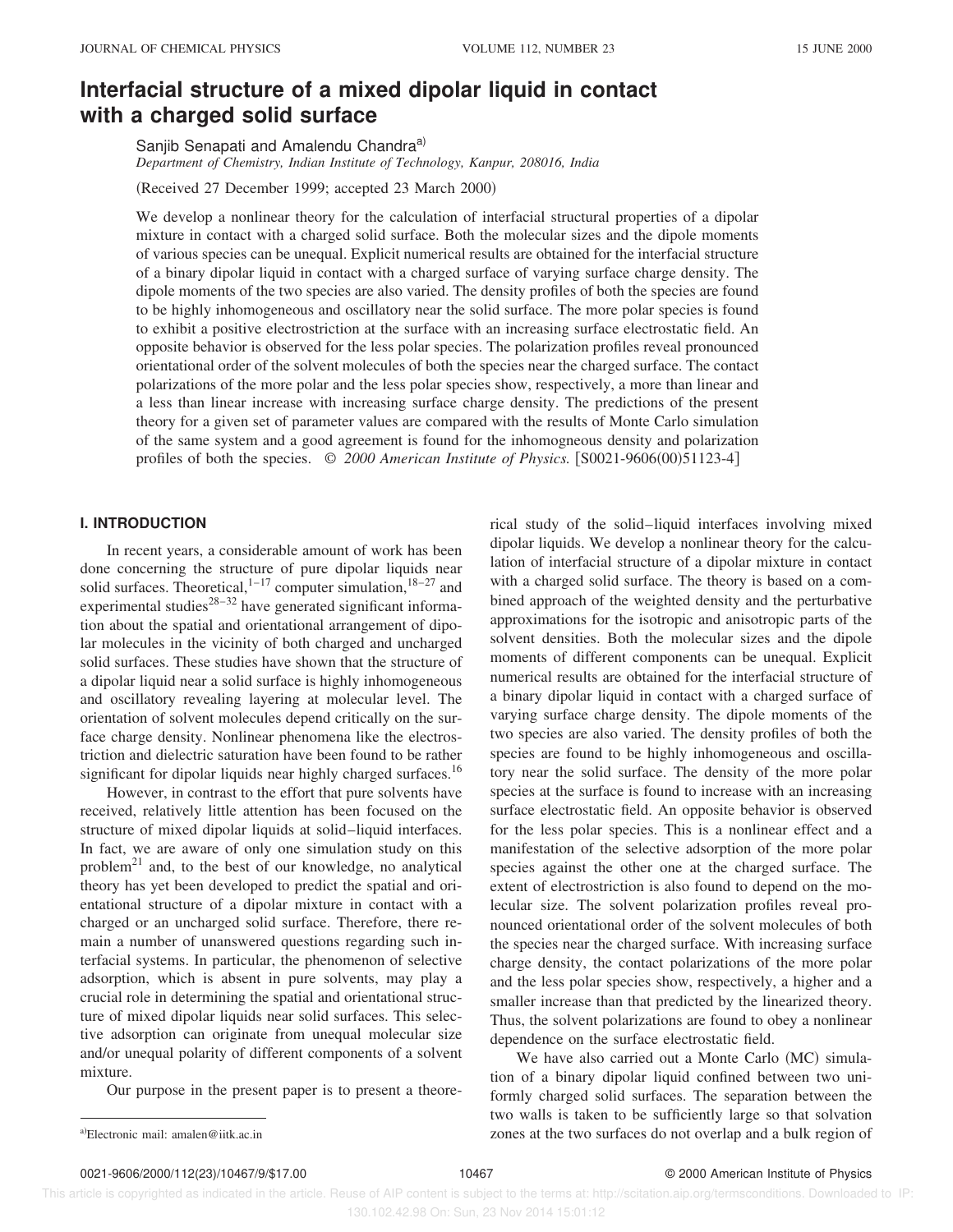homogeneous density for both the species are found in the middle region of the simulation system. The purpose of carrying out the simulation was to obtain essentially exact results for the spatial and orientational structure of a dipolar mixture near a charged surface so that the accuracy of the present theory could be verified. The predictions of the present theory for a given set of parameter values are compared with the results of Monte Carlo simulation of the same system and a good agreement is found for the inhomogneous density and polarization profiles of both the species in the interfacial region.

The organization of the rest of the paper is as follows. In Sec. II, we present the theory and the numerical results are discussed in Sec. III. The details of Monte Carlo simulation are described in Sec. IV. Our conclusions are summarized in Sec. V.

#### **II. THEORY**

We consider an *n*-component dipolar mixture consisting of nonpolarizable dipolar molecules that are confined between two uniformly charged solid surfaces. The solvent molecules are modeled as dipolar hard spheres, where the diameter and dipole moment of molecules of different species can be different. The dipolar molecules also interact with the two solid surfaces. The total configurational energy of the mixture can be expressed in the form

$$
U = \frac{1}{2} \sum_{\alpha=1}^{n} \sum_{\beta=1}^{n} \sum_{i=1}^{N_{\alpha}} \sum_{j=1}^{N_{\beta}} u_{\text{hs}}^{\alpha \beta}(r_{ij})
$$
  

$$
- \frac{1}{2} \sum_{\alpha=1}^{n} \sum_{i=1}^{N_{\alpha}} \mu_{\alpha}^{i} \cdot E_{\mu;\alpha}^{i} + \sum_{\alpha=1}^{n} U_{w;\alpha}, \qquad (1)
$$

where  $N_{\alpha}$  is the number of molecules of species  $\alpha$ ,  $r_{ij}$  is the distance between molecule  $i$  of species  $\alpha$  and molecule  $j$  of species  $\beta$ ,  $u_{\text{hs}}^{\alpha\beta}(r_{ij})$  is the hard sphere interaction potential that is equal to  $\infty$  for  $r_{ij} < (\sigma_{\alpha} + \sigma_{\beta})/2$  and zero otherwise, where  $\sigma_{\alpha}$  is the diameter of a solvent molecule of species  $\alpha$ .  $\mu_{\alpha}^{i}$  is the dipole moment vector (of magnitude  $\mu_{\alpha}$ ) of particle *i* of species  $\alpha$  and  $E^i_{\mu;\alpha}$  is the electric field at molecule *i* of species  $\alpha$  due to all other dipoles in the mixture. The third term in Eq.  $(1)$  arises from the interaction of solvent molecules with the two solid surfaces. We assume that the walls are located at positions  $z<sup>7</sup>$  and  $z<sup>9</sup>$  along the *z* axis and *x* and *y* axes are parallel to the solid surfaces. For this geometry, the wall–solvent interaction potential can be described as a function of the *z* coordinate of particle  $i(z_i)$  and its orientation  $(\Omega_i)$  and  $U_{w;\alpha}$  can be written as

$$
U_{w;\alpha} = \sum_{i=1}^{N_{\alpha}} u_{w;\alpha}^{i}(z_i,\Omega_i),
$$
 (2)

with

$$
u_{w;\alpha}^{i}(z_{i},\Omega_{i}) = u_{w;\alpha}^{\prime}(z_{i},\Omega_{i}) + u_{w;\alpha}^{\prime\prime}(z_{i},\Omega_{i}),
$$
\n(3)

where  $u'$  and  $u''$  represent the interaction of particle  $i$  of species  $\alpha$  with the walls located at  $z = z'$  and  $z = z''$ , respectively. Both  $u'$  and  $u''$  include a short range hard sphere– hard wall interaction and a long range electrostatic interaction. Thus,  $u'_{w;\alpha}(z_i,\Omega_i)$  can be written as

$$
u'_{w;\alpha}(z_i,\Omega_i) = u^{hw}_{w;\alpha}(|z_i - z'|) - E'(z_i) \cdot \mu^i_{\alpha},\tag{4}
$$

where  $u_{w;\alpha}^{hw}(|z_i - z'|)$  is infinity for  $|z_i - z'| < \sigma_\alpha/2$  and zero otherwise and  $E'(z_i)$  is the electric field produced at  $z_i$  by the surface charges of the wall located at  $z'$ . In the present calculations, the wall located at  $z<sup>8</sup>$  is assumed to have a positive charge density ( $\sigma_c$ ) and the one at *z*<sup>*n*</sup> is assumed to have a negative charge density of equal magnitude and  $z''$  $\geq$ z'. This generates a uniform electric field of magnitude  $E=4\pi\sigma_c$  across the system along the positive *z* direction.

We denote  $\rho_{\alpha}(\mathbf{r},\Omega)$  as the position and orientation dependent number density of species  $\alpha$  of the mixture. In density functional theory  $(DFT)$ , the grand potential of this system at fixed temperature, volume, external field, and chemical potential can be exactly expressed as a functional of the inhomogeneous density distribution,

$$
\bar{\Omega}[\rho_{\alpha}(\mathbf{r}, \Omega)] = F[\rho_{\alpha}(\mathbf{r}, \Omega)] + \sum_{\alpha=1}^{n} \int dr d\Omega \rho_{\alpha}(\mathbf{r}, \Omega)
$$

$$
\times [u_{w;\alpha}(\mathbf{r}, \Omega) - \bar{\mu}_{\alpha}], \qquad (5)
$$

where  $u_{w;\alpha}(\mathbf{r},\Omega)$  is the interaction potential between a molecule of species  $\alpha$  and the charged hard wall, as given by Eqs. (3) and (4),  $\bar{\mu}_{\alpha}$  is the chemical potential of species  $\alpha$ , and *T* is the temperature. The intrinsic Helmholtz free energy  $F[\rho_{\alpha}(\mathbf{r},\Omega)]$  is a universal functional of density and consists of two components:

$$
F[\rho_{\alpha}(\mathbf{r},\Omega)] = F^{\text{id}}[\rho_{\alpha}(\mathbf{r},\Omega)] + F^{\text{ex}}[\rho_{\alpha}(\mathbf{r},\Omega)],\tag{6}
$$

where the ideal gas free energy functional  $F_{\text{id}}[\rho_{\alpha}(\mathbf{r},\Omega)]$  is given by

$$
F^{\text{id}}[\rho_{\alpha}(\mathbf{r},\Omega)] = \beta^{*-1} \sum_{\alpha=1}^{n} \int d\mathbf{r} \, d\Omega \, \rho_{\alpha}(\mathbf{r},\Omega)
$$

$$
\times [\ln 4 \pi \lambda^{3} \rho_{\alpha}(\mathbf{r},\Omega) - 1], \tag{7}
$$

where  $\beta^* = 1/k_B T$ ,  $k_B$  is the Boltzmann constant, and  $\lambda$  is the thermal de Broglie wavelength. The excess free energy  $F^{\text{ex}}[\rho_{\alpha}(\mathbf{r},\Omega)]$  includes the contribution from intermolecular interactions and it defines the direct correlation functions of different order through functional derivatives, the most important ones being the first and second-order correlation functions defined by  $33$ 

$$
c_{\alpha}^{(1)}(\mathbf{r},\Omega;[\rho_{\alpha}(\mathbf{r},\Omega)]) = -\beta^* \frac{\delta F^{\text{ex}}[\rho_{\alpha}]}{\delta \rho_{\alpha}(\mathbf{r},\Omega)},\tag{8}
$$

$$
c_{\alpha\beta}^{(2)}(\mathbf{r}, \mathbf{r}', \Omega, \Omega') = -\beta^* \frac{\delta^2 F^{\text{ex}}[\rho_{\alpha}]}{\delta \rho_{\alpha}(\mathbf{r}, \Omega) \delta \rho_{\beta}(\mathbf{r}', \Omega')}.
$$
(9)

Minimizing the grand potential of Eq.  $(5)$  with respect to density and evaluating the chemical potential for the uniform bulk density of the mixture, one obtains the following expression for the equilibrium density of species  $\alpha$  in the presence of the solid wall:

$$
\rho_{\alpha}(\mathbf{r}, \Omega) = \frac{\rho_{\alpha}^{(0)}}{4\pi} \exp[-\beta^* u_{w;\alpha}(\mathbf{r}, \Omega) \n+ c_{\alpha}^{(1)}(\mathbf{r}, \Omega; [\rho_{\alpha}(\mathbf{r}, \Omega)]) - c_{\alpha}^{(1)}(\rho_{\alpha}^{(0)} / 4\pi)], \quad (10)
$$

 This article is copyrighted as indicated in the article. Reuse of AIP content is subject to the terms at: http://scitation.aip.org/termsconditions. Downloaded to IP: 130.102.42.98 On: Sun, 23 Nov 2014 15:01:12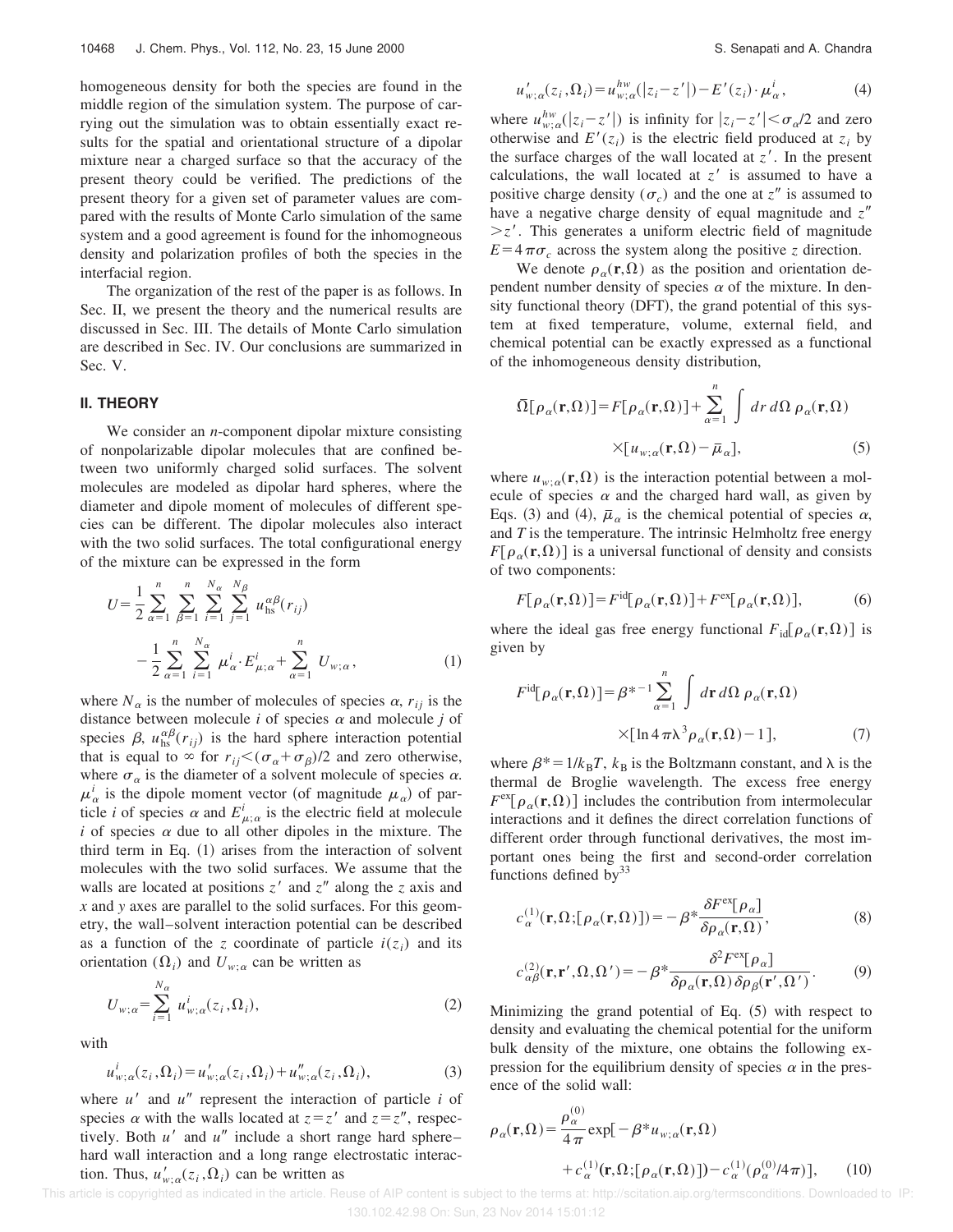where  $\rho_{\alpha}^{(0)}$  is the uniform bulk density of species  $\alpha$  of the mixture. The application of the density functional method can now proceed by the search for a self-consistent solution of Eq.  $(10)$ . The above equation is a formally exact relation, which, in principle, may be solved for  $\rho_{\alpha}(\mathbf{r},\Omega)$  if the functional  $c_{\alpha}^{(1)}$  is known. In practice, however,  $c_{\alpha}^{(1)}$  is generally unknown for inhomogeneous systems and so must be approximated. The simplest approximation of  $c_{\alpha}^{(1)}(\mathbf{r},\Omega)$ ;  $[\rho_{\alpha}(\mathbf{r},\Omega)]$  of an inhomogeneous system involves a perturbative expansion (to first order) in terms of the density inhomogeneity, which makes use of the second-order direct correlation function of the corresponding homogeneous system, and is given by

$$
c_{\alpha}^{(1)}(\mathbf{r},\Omega;[\rho_{\alpha}(\mathbf{r},\Omega)]) - c_{\alpha}^{(1)}(\rho^{(0)}/4\pi)
$$
  
\n
$$
= \sum_{\beta=1}^{n} \int d\mathbf{r}' d\Omega' \tilde{c}_{\alpha\beta}^{(2)}(\mathbf{r}-\mathbf{r}',\Omega,\Omega')
$$
  
\n
$$
\times \left(\rho_{\beta}(\mathbf{r}',\Omega') - \frac{\rho_{\beta}^{(0)}}{4\pi}\right),
$$
\n(11)

where  $\tilde{c}^{(2)}_{\alpha\beta}(\mathbf{r}-\mathbf{r}',\Omega,\Omega')$  is the second-order direct correlation function between species  $\alpha$  and  $\beta$  of the homogeneous mixture. The *z*-dependent first-order correlation function  $c_{\alpha}^{(1)}(z,\Omega)$  can be obtained by integrating Eq. (11) over *x* and *y* coordinates. For convenience, we write  $\tilde{c}^{(2)}_{\alpha\beta}(\mathbf{r}-\mathbf{r}',\Omega,\Omega')$ in terms of angular functions as follows:

$$
\tilde{c}_{\alpha\beta}^{(2)}(\mathbf{r}-\mathbf{r}',\Omega,\Omega')\n= c_{\alpha\beta}^{000}(|\mathbf{r}-\mathbf{r}'|) + c_{\alpha\beta}^{110}(|\mathbf{r}-\mathbf{r}'|) \phi^{110}(\Omega,\Omega')\n+ c_{\alpha\beta}^{112}(|\mathbf{r}-\mathbf{r}'|) \phi^{112}(\Omega,\Omega',\hat{\gamma}),
$$
\n(12)

where the angular functions  $\phi^{110}(\Omega,\Omega') = (\hat{\mu} \cdot \hat{\mu}')$  and  $\phi^{112}(\Omega,\Omega',\hat{r})=3(\hat{\mu}\cdot\hat{r})(\hat{\mu}'\cdot\hat{r})-(\hat{\mu}\cdot\hat{\mu}')$ ,  $\hat{\mu}$  and  $\hat{\mu}'$  are the unit vectors along dipole moments of particles located at **r** and **r**', and  $\hat{r} = (\mathbf{r} - \mathbf{r}')/|\mathbf{r} - \mathbf{r}'|$ . In Eq. (12),  $c_{\alpha\beta}^{000}(|\mathbf{r} - \mathbf{r}'|)$ represents the isotropic or hard sphere part and the second and third terms represent the anisotropic or dipolar parts of the intra- and interspecies direct correlation functions, whose analytical solutions are available within integral equation theories such as mean spherical approximation  $(MSA)$ .  $34-36$ 

An alternative to Eq.  $(11)$  is to adopt the weighted density approximation (WDA) in which  $c_{\alpha}^{(1)}(\mathbf{r},\Omega;[\rho_{\alpha}(\mathbf{r},\Omega)])$ for the inhomogeneous density is obtained by evaluating the corresponding expression  $\tilde{c}_{\alpha}^{(1)}$  for the homogeneous fluid at an effective density  $\overline{p}_{\alpha}(\mathbf{r},\Omega)$ . Thus, we write

$$
c_{\alpha}^{(1)}(\mathbf{r},\Omega;[\rho_{\alpha}(\mathbf{r},\Omega)]) - c_{\alpha}^{(1)}(\rho_{\alpha}^{(0)}/4\pi)
$$
  
=  $\tilde{c}_{\alpha}^{(1)}[\bar{\rho}_{\alpha}(\mathbf{r},\Omega)] - \tilde{c}_{\alpha}^{(1)}(\rho_{\alpha}^{(0)}/4\pi).$  (13)

Although the perturbative approximation, Eq.  $(11)$ , is simpler to deal with, WDA has been known to provide a better treatment for the hard sphere correlation contributions.<sup>37-41</sup> Therefore, we decompose the total first-order direct correlation function into two parts:  $c_{\alpha}^{(1)} = c_{\alpha;hs}^{(1)} + c_{\alpha;ex}^{(1)}$  where  $c_{\alpha;hs}^{(1)}$  is the isotropic hard sphere contribution to the first-order direct correlation function and  $c_{\alpha;\text{ex}}^{(1)}$  represents the remaining anisotropic (or excess) contribution that arises from the explicit dipole–dipole electrostatic interactions and also from the coupling of electrostatic and hard sphere interactions. We adopt a partially nonperturbative approach in which we evaluate the isotropic hard sphere contribution  $c_{\alpha;hs}^{(1)}$  using WDA and the remaining anisotropic part  $c_{\alpha;\text{ex}}^{(1)}$  through a perturbative approach by using an equation similar to Eq.  $(11)$ but involving only the anisotropic terms of the second-order direct correlation function.

Since the density inhomogeneity is only along the *z* direction, the expressions for the density of the  $\alpha$ th species can now be written in the following form:

$$
\rho_{\alpha}(z,\Omega) = \frac{\rho_{\alpha;\mathrm{hs}}(z)}{4\pi} \exp\bigg[-\beta^* u_{w;\alpha}(z,\Omega) \n+ \sum_{\beta=1}^n \int dx \, dy \, d\mathbf{r}' \, d\Omega' \n\times [c_{\alpha\beta}^{110}(|\mathbf{r}-\mathbf{r}'|; \rho^{(0)}) \phi^{110}(\Omega,\Omega') \n+ c_{\alpha\beta}^{112}(|\mathbf{r}-\mathbf{r}'|; \rho^{(0)}) \phi^{112}(\Omega,\Omega',\hat{\gamma}) \n\times [\rho_{\beta}(z',\Omega') - \rho_{\beta}^{(0)}/4\pi] \bigg],
$$
\n(14)

where

$$
\rho_{\alpha;\rm hs}(z) = \rho_{\alpha}^{(0)} \exp\{c_{\alpha;\rm hs}^{(1)}(\bar{\rho}_{\alpha;\rm hs}(z)) - \tilde{c}_{\alpha;\rm hs}^{(1)}(\rho_{\alpha}^{(0)})\}.\tag{15}
$$

Here  $\tilde{c}^{(1)}_{\alpha;{\rm hs}}(\bar{\rho}_{\alpha;{\rm hs}}(z))$  refers to the hard sphere contribution to the first-order correlation function defined through WDA at an effective density  $\bar{p}_{\alpha;hs}(z)$  that is obtained as the weighted average  $\overline{\rho}_{\alpha;\text{hs}}(z) = \sum_{\beta=1}^{n} \int dz' \rho_{\alpha;\text{hs}}(z') w_{\alpha\beta}(|z-z'|;$ ed average  $\bar{\rho}_{\alpha;hs}(z) = \sum_{\beta=1}^{n} \int dz' \rho_{\alpha;hs}(z') w_{\alpha\beta}(|z-z'|; \bar{\rho}_{\alpha;hs}(z))$ . The weight function  $w_{\alpha\beta}(z-z')$  is calculated by following the prescription of Denton and Ashcroft<sup>38</sup> described later.

We expand the position and orientation dependent solvent density  $\rho_{\alpha}(z,\Omega)$  in the basis set of spherical harmonics as follows: $42,43$ 

$$
\rho_{\alpha}(z,\Omega) = \sum_{lm} a_{\alpha;lm}(z) Y_{lm}(\Omega), \qquad (16)
$$

so that the angle-averaged density  $\rho_{\alpha}(z) = \sqrt{4 \pi} a_{\alpha;00}(z)$  and the polarization  $P_{\alpha}(z)$  is related to  $a_{\alpha;10}(z)$  by the following relation:

$$
P_{\alpha}(z) = \sqrt{\frac{4\pi}{3}} \mu_{\alpha} a_{\alpha;10}(z). \tag{17}
$$

We next substitute Eq.  $(16)$  and the explicit forms of the angular functions  $\phi^{110}$  and  $\phi^{112}$  into Eq. (14) and carry out the angular integrations to obtain the following simplified equations for the inhomogeneous solvent density and the polarization for the  $\alpha$ th species:

$$
a_{\alpha;00}(z) = \frac{\rho_{\alpha;\rm hs}(z)}{\sqrt{4\pi}} \left( \frac{\sinh\{\beta^* \mu_\alpha E(z) + I_{\alpha;1}(z) + I_{\alpha;2}(z)\}}{\beta^* \mu_\alpha E(z) + I_{\alpha;1}(z) + I_{\alpha;2}(z)} \right),\tag{18a}
$$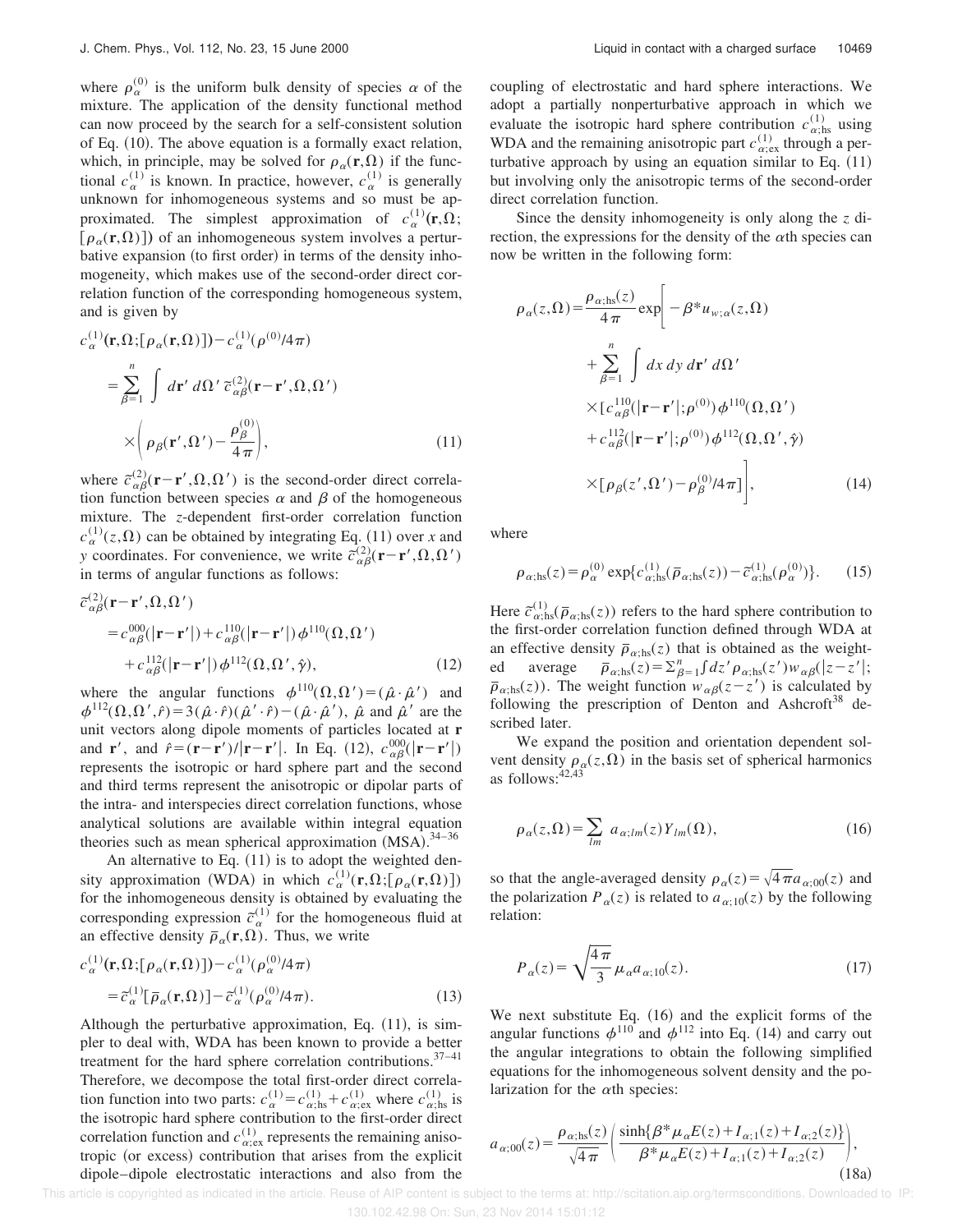$$
a_{\alpha;10}(z) = \left(\frac{3}{4}\right)^{1/2} \rho_{\alpha;hs}(z)
$$
  
 
$$
\times \left(\frac{\cosh{\beta^* \mu_\alpha E(z) + I_{\alpha;1}(z) + I_{\alpha;2}(z)}}{\beta^* \mu_\alpha E(z) + I_{\alpha;1}(z) + I_{\alpha;2}(z)} - \frac{\sinh{\beta^* \mu_\alpha E(z) + I_{\alpha;1}(z) + I_{\alpha;2}(z)}}{[\beta^* \mu_\alpha E(z) + I_{\alpha;1}(z) + I_{\alpha;2}(z)]^2}\right),
$$
(18b)

where  $I_{\alpha;1}(z)$  and  $I_{\alpha;2}(z)$  are given by

$$
I_{\alpha;1}(z) = \sum_{\beta=1}^{n} \int dz' \, a_{\beta;10}(z') c_{\alpha\beta}^{110}(z-z'), \tag{19a}
$$

and

$$
I_{\alpha;2}(z) = \sum_{\beta=1}^{n} \int dx \, dy \, d\mathbf{r}' a_{\beta;10}(z') c_{\alpha\beta}^{112}(|\mathbf{r} - \mathbf{r}'|)
$$

$$
\times \left(\frac{3|z - z'|^2}{|\mathbf{r} - \mathbf{r}'|^2} - 1\right),\tag{19b}
$$

where  $c_{\alpha\beta}^{110}(z-z')$  is obtained from  $c_{\alpha\beta}^{110}(|\mathbf{r}-\mathbf{r}'|)$  by integrating over *x* and *y* coordinates. One can also derive an expression for the quantity  $\langle \cos \theta_{\alpha} \rangle_z$ , the average value of cos  $\theta_{\alpha}$ for a solvent molecule of species  $\alpha$  at position  $\zeta$  from the surface. The expression of  $\langle \cos \theta_{\alpha} \rangle_z$  is given by

$$
\langle \cos \theta_{\alpha} \rangle_z = \mathcal{L}[\beta^* \mu_{\alpha} E + I_{\alpha;1}(z) + I_{\alpha;2}(z)], \tag{20}
$$

where  $\mathcal L$  refers to the Langevin function, defined as  $\mathcal L(x)$ = coth(x)-x<sup>-1</sup>. The expression for  $\langle \cos \theta_{\alpha} \rangle_z$  in the above equation includes the effects of dielectric saturation in presence of a highly charged surface, since  $\langle \cos \theta_{\alpha} \rangle_z$  in the Langevin form approaches the saturated value of unity at large field strengths. Equations  $(16)$ – $(20)$  constitute a set of nonlinear equations for the calculation of the spatial and orientational structure of a mixed dipolar solvent in contact with charged solid surfaces.

In the present work, we have solved the above equations by using MSA solutions for  $c_{\alpha\beta}^{110}(|\mathbf{r}-\mathbf{r}'|)$  and  $c_{\alpha\beta}^{112}(|\mathbf{r}-\mathbf{r}'|)$ for a binary dipolar mixture. In the MSA, the isotropic part of the two-particle direct correlation function is given by the Percus–Yevick hard sphere correlation function. For a binary mixture of unequal sized hard spheres, the solutions are given by $44,45$ 

$$
c_{\alpha\alpha;\mathrm{hs}}^{000}(|\mathbf{r}-\mathbf{r}'|) = c_{\mathrm{PY}}(|\mathbf{r}-\mathbf{r}'|),
$$
  
=  $a_{\alpha} + b_{\alpha}|\mathbf{r}-\mathbf{r}'| + d'|\mathbf{r}-\mathbf{r}'|^3, \quad \alpha = 1,2,$  (21)

for  $|\mathbf{r}-\mathbf{r}'| < \sigma_\alpha$  and zero otherwise, while  $c \frac{000}{\alpha \beta; \text{hs}}(|\mathbf{r} - \mathbf{r}'|)$  $=a_{\gamma} + \Theta(R)[bR^2 + 4\lambda d'R^3 + d'R^4]/|\mathbf{r} - \mathbf{r}'|,$  (22)

for  $|\mathbf{r}-\mathbf{r}'| < \sigma_{\alpha\beta}$  and zero otherwise. Here  $\Theta$  is the Heaviside step function,  $\lambda = |\sigma_{\alpha} - \sigma_{\beta}|/2$ ,  $R = |\mathbf{r} - \mathbf{r}'| - \lambda$ ,  $\sigma_{\alpha\beta}$  $=({\sigma_{\alpha}+\sigma_{\beta}})/2$ , and the  $\gamma$  component refers to the species of smaller molecular diameter. The coefficients,  $a_{\alpha}$ ,  $b_{\alpha}$ ,  $b_{\alpha}$ , and *d*<sup>8</sup> depend on the bulk densities of the two components and on the diameter ratio. The analytical expressions of these coefficients are given in the work of Ashcroft and Langreth.<sup>45</sup> The anisotropic terms can be expressed in terms of the Percus–Yevick hard sphere correlation function by the following equations: $36$ 

$$
c_{\alpha\beta}^{110}(r) = 2\kappa_{\alpha\beta} [c_{\text{PY}}(r,\rho_1^{+\alpha\beta},\rho_2^{+\alpha\beta}) - c_{\text{PY}}(r,\rho_1^{-\alpha\beta},\rho_2^{-\alpha\beta})],
$$
\n(23)

$$
c_{\alpha\beta}^{112}(r) = c_{\alpha\beta}^{(0)112}(r) - \frac{3}{r^3} \int_0^r dr' \ r'^2 c_{\alpha\beta}^{(0)112}(r'), \tag{24}
$$

where

$$
c_{\alpha\beta}^{(0)112}(r) = \kappa_{\alpha\beta} [2c_{\text{PY}}(r,\rho_1^{+\alpha\beta}, \rho_2^{+\alpha\beta}) + c_{\text{PY}}(r,\rho_1^{-\alpha\beta}, \rho_2^{-\alpha\beta})],
$$
\n(25)

and vanishes at  $r > (\sigma_\alpha + \sigma_\beta)/2$ , where  $r = |\mathbf{r} - \mathbf{r}'|$ . The modified densities  $\rho_m^{\alpha\beta}$  and  $\rho_m^{\alpha\beta}$  are defined as

$$
\rho_m^{+\alpha\beta} = 2 \frac{\kappa_{\alpha m} \kappa_{m\beta}}{\kappa_{\alpha\beta}} \rho_m, \qquad (26a)
$$

$$
\rho_m^{-\alpha\beta} = -\frac{\kappa_{\alpha m}\kappa_{m\beta}}{\kappa_{\alpha\beta}}\rho_m,\tag{26b}
$$

where the index *m* labels the *m*th species. The quantities  $\kappa_{11}$ ,  $\kappa_{12}$ , and  $\kappa_{22}$  are obtained from the solutions of the following three coupled equations: $36$ 

$$
\frac{4\pi}{3}\beta^*\rho_1\mu_1^2 = \Phi_{11}(2\kappa_{11}\rho_1, 2\kappa_{12}^2\rho_2/\kappa_{11}) - \Phi_{11}(-\kappa_{11}\rho_1, -\kappa_{12}^2\rho_2/\kappa_{11}),
$$
 (27a)

$$
\frac{4\pi}{3}\beta^*\rho_1\mu_1\mu_2 = \Phi_{12}(2\kappa_{11}\rho_1, 2\kappa_{22}\rho_2) \n- \Phi_{12}(-\kappa_{11}\rho_1, -\kappa_{22}\rho_2),
$$
\n(27b)

$$
\frac{4\pi}{3}\beta^* \rho_2 \mu_2^2 = \Phi_{22}(2\kappa_{12}^2 \rho_1/\kappa_{22}, 2\kappa_{22}\rho_2) - \Phi_{22}(-\kappa_{12}^2 \rho_1/\kappa_{22}, -\kappa_{22}\rho_2),
$$
 (27c)

where

$$
\Phi_{\alpha\beta}(\rho_1, \rho_2) = \rho_\alpha \frac{\partial \beta^* \mu_\alpha(\rho_1, \rho_2)}{\partial \rho_\beta},
$$
\n(28)

where  $\beta^* = 1/k_B T$  and  $\mu_\alpha(\rho_1, \rho_2)$  is the chemical potential of the  $\alpha$ th species in the binary hard sphere mixture whose analytical expression is given in Ref. 36.

We have calculated the weight functions of Eq.  $(15)$  by using the prescription of Denton and Ashcroft. $38$  In this scheme, the weight functions for a binary hard sphere mixture are specified first by the normalization condition

$$
\int d\mathbf{r} w_{\alpha\beta}(\mathbf{r}) = 1, \quad \alpha, \beta = 1, 2,
$$
 (29)

which ensures that the approximation is exact in the limit of a uniform mixture and, second, by requiring that the first functional derivatives of  $\tilde{c}_{\alpha,\text{hs}}^{(1)}$  with respect to the densities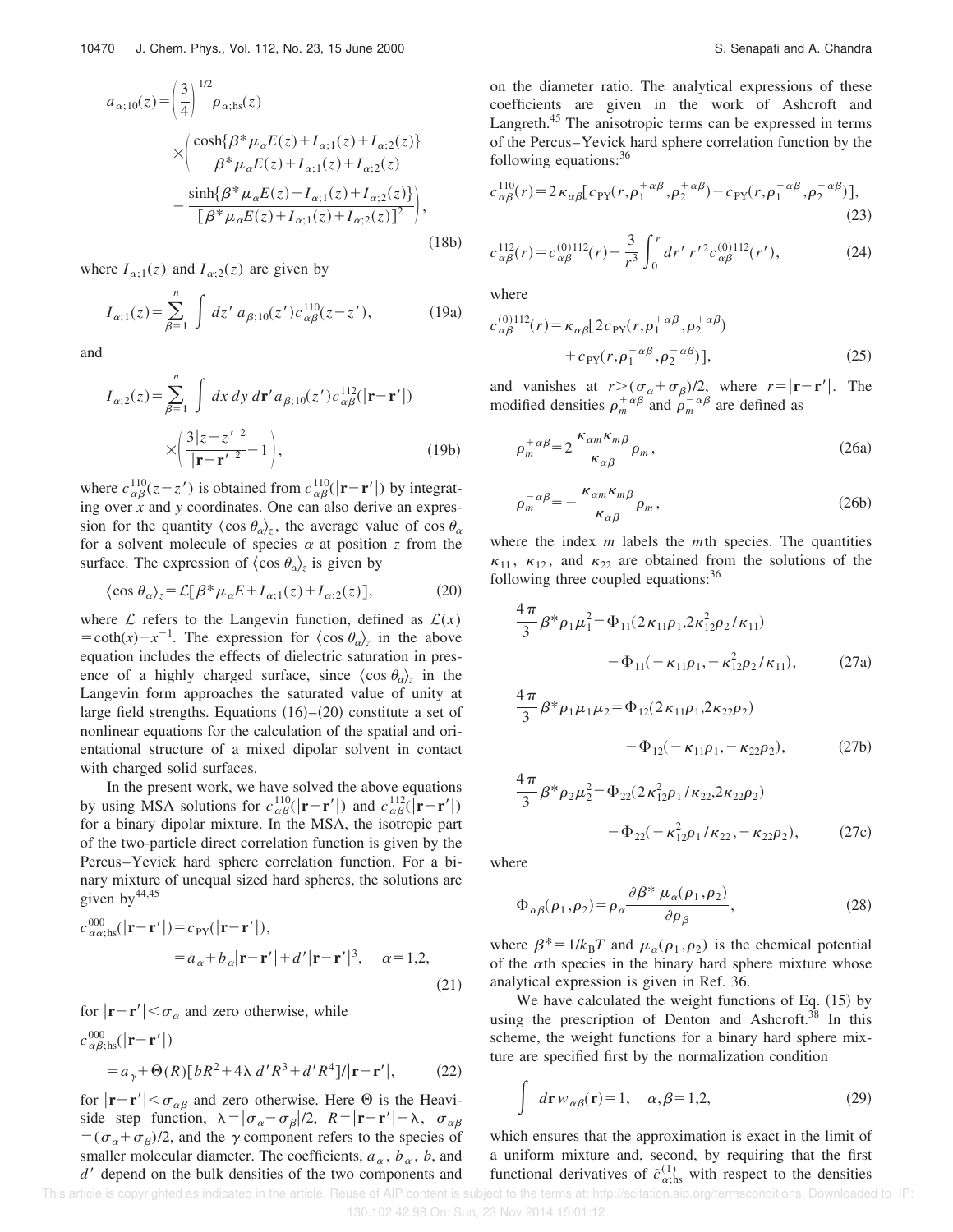yield the exact two-particle direct correlation functions in the uniform limit. One then obtains the following analytic forms for the weight functions:

$$
w_{\alpha\beta}(\mathbf{r}-\mathbf{r}') = \frac{\tilde{c}_{\alpha\beta,\text{hs}}^{(2)}(\mathbf{r}-\mathbf{r}')}{\partial \tilde{c}_{\alpha,\text{hs}}^{(1)}/\partial \rho}.
$$
(30)

The analytic solutions for the two-particle direct correlation functions of a uniform binary mixture of unequal-sized hard spheres within a Percus–Yevick approximation are given by Eq.  $(22)$ . These solutions lead to the following simplified expressions for the planar-averaged weight functions  $w_{\alpha\beta}(z)$ ,<sup>38</sup>

$$
w_{11}(z) = \frac{\pi}{\partial \tilde{c}_1^{(1)}/\partial \rho} \left( a_1(\sigma_1^2 - z^2) + \frac{2}{3} b_1(\sigma_1^3 - z^3) + \frac{2}{5} d'(\sigma_1^5 - z^5) \right), \quad z < \sigma_1,
$$
 (31a)

$$
w_{12}(z) = \frac{\pi}{\partial \tilde{c}_1^{(1)}/\partial \rho} \left( a_1 (\sigma_{12}^2 - z^2) + \frac{2}{3} b \sigma_1^3 + 2 d' \lambda \sigma_1^4 + \frac{2}{5} d' \sigma_1^5 \right), \quad z < \sigma_{12},
$$
 (31b)

$$
w_{22}(z) = \frac{\pi}{\partial \tilde{c}_2^{(1)}/\partial \rho} \left( a_2(\sigma_2^2 - z^2) + \frac{2}{3} b_2(\sigma_2^3 - z^3) + \frac{2}{5} d'(\sigma_2^5 - z^5) \right), \quad z < \sigma_2.
$$
 (31c)

By integrating the above expressions of the two-particle hard sphere direct correlation functions with respect to **r**, one obtains explicit expressions of the density derivative  $\partial \tilde{c}_{\alpha;hs}^{(1)} / \partial \rho$ for  $\alpha=1,2$ . The one-particle hard sphere correlation function  $\tilde{c}^{(1)}_{\alpha;\text{hs}}$  is then obtained by integrating  $\partial \tilde{c}^{(1)}_{\alpha;\text{hs}}/\partial \rho$  over density numerically by following the trapezoidal rule.

We have solved Eqs.  $(18a)$  and  $(18b)$  iteratively by the standard method of discretization and integration by the trapezoidal rule. In the iteration process, the old profiles of  $a_{\alpha;00}(z)$  and  $a_{\alpha;10}(z)$  ( $\alpha=1,2$ ) are used on the right-hand side to get the new ones on the left-hand side, and the process is repeated until convergence is reached. To obtain convergence, we have used the known technique of mixing the old solution with the new ones during iteration with the help of a mixing parameter  $\xi$ . The value of  $\xi$  is taken to be 0.005 and the process required a few thousand iterations before reaching convergence.

#### **III. NUMERICAL RESULTS**

The systems studied in this work are specified by the values of the following reduced parameters: the bulk density of species  $\alpha$ ,  $\rho_{\alpha}^* = \rho_{\alpha} \sigma_{\alpha}^3$ ; the dipole moment of a molecule of species  $\alpha$ ,  $\mu_{\alpha}^* = \sqrt{\mu_{\alpha}^2/k_B T \sigma_{\alpha}^3}$ ; the molecular size ratio,  $\Gamma$  $= \sigma_2/\sigma_1$ ; and the electric field produced by the two charged surfaces,  $E^* = E \sqrt{\sigma_1^3 / k_B T}$ . For all the systems considered in this work, we have chosen  $\rho_1^* = 0.11$ ,  $\rho_2^* = 0.63$ , and  $\Gamma$  $=1.5$ . The dipole moments of the two species are varied, as discussed later. In the numerical calculations, we have used



FIG. 1. The variation of the reduced number density of  $(a)$  species 1 and  $(b)$ species 2 of a binary dipolar solvent in contact with a charged solid surface. The short-dashed, long-dashed, and solid curves are for  $E^* = 0$ , 2, and 4, respectively. The reduced distance  $z^* = z/\sigma_1$ . Other reduced quantities are specified in the text. The inset shows the solvent densities near the charged surface.

three different values of the electric field:  $E^* = 0$ , 2, and 4. We note that the value of  $E^*=4$  corresponds to  $E=5.2$  $\times$  10<sup>9</sup> V m<sup>-1</sup> and a surface charge density  $\sigma_c$  = 0.05 C m<sup>-2</sup> for  $\sigma_1$ =2.8 Å and *T*=298 K. These values are realizable in practice. For a fully ionized surface, the value of *E* is about  $1.7 \times 10^{10}$  V m<sup>-1</sup> and the value of  $\sigma_c$  is about 0.3 C m<sup>-2</sup>. In fact, the values of *E* and  $\sigma_c$  for  $E^* = 4$  are very close to the ones used in the experiment of Toney *et al.*<sup>29</sup> In the present work, we have discussed the results of the inhomogeneous density and polarization in terms of the reduced quantities:  $\rho_{\alpha}(z)^* = \rho_{\alpha}(z) \sigma_{\alpha}^3$  and  $P_{\alpha}(z)^* = P_{\alpha}(z) \sqrt{\sigma_{\alpha}^3 / k_B T}$ .

In Fig. 1, we have shown the results of the density profiles of the two solvent species near a charged surface for three different values of the surface electric field. The values of the dipole moments are  $\mu_1^* = 0.65$  and  $\mu_2^* = 1.29$ . The corresponding results of the field dependence of the density changes of both the species in the interfacial region are shown in Fig. 2. It is seen that the density profiles are highly nonuniform near the surface. Also, the density of the first species (less polar) near the surface decreases whereas that of the second species (more polar) increases with an increasing surface electrostatic field. This implies that the charge density of the surfaces attracts the more polar molecules and leads to a stronger physisorption at the charged surface. The opposite effect is observed for the less polar molecules. The increase or decrease of solvent density near a charged surface is a measure of the electrostriction caused by the charge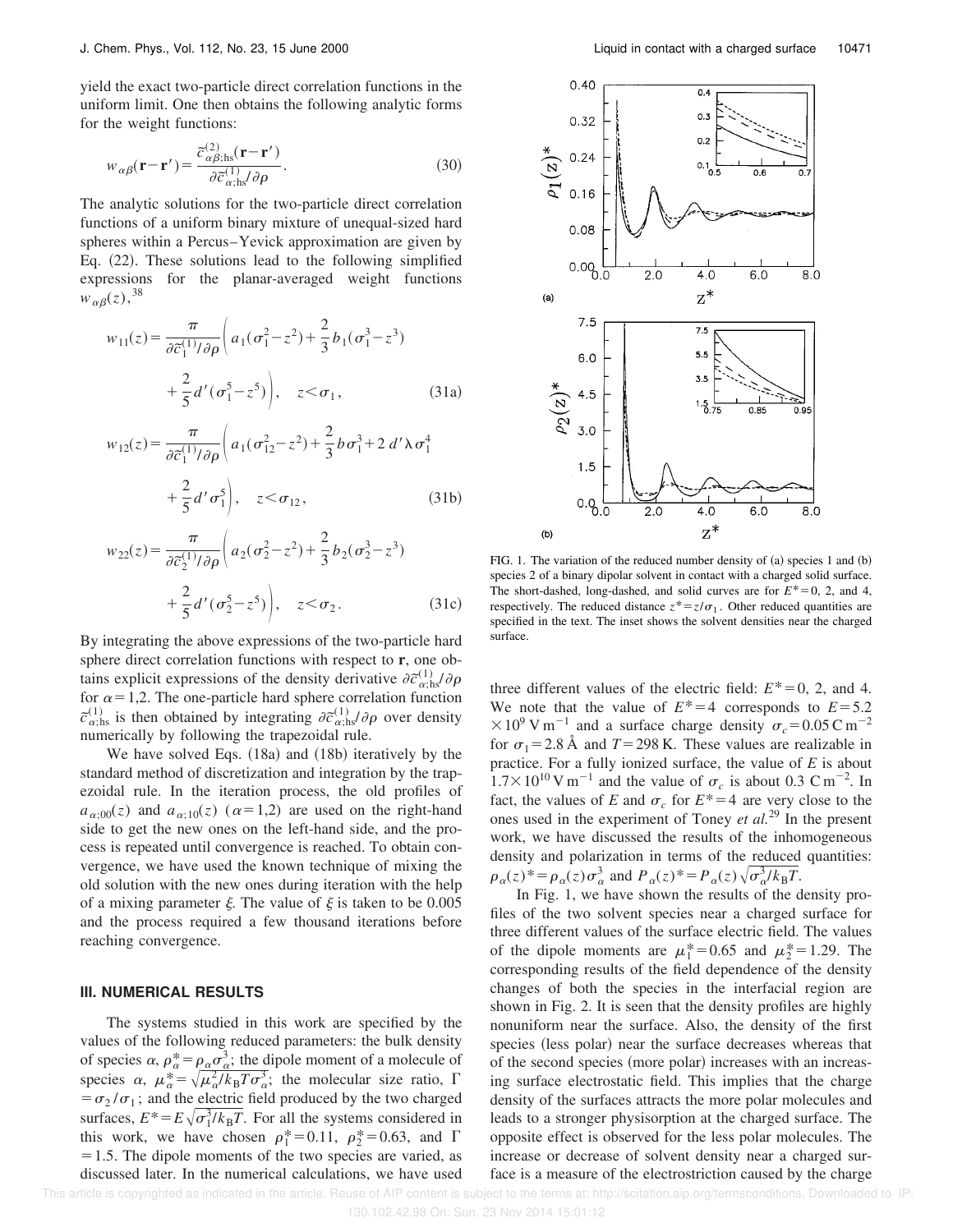



FIG. 2. The variation of the change in reduced number density  $\Delta \rho_a(z)^*$  $[-\rho_{\alpha}(z,E)^*-\rho_{\alpha}(z,E=0)^*]$  of (a) species 1 and (b) species 2 with the distance from the charged surface. The dashed and the solid curves are for  $E^*$  = 2 and 4, respectively.

FIG. 3. The variation of reduced polarization of  $(a)$  species 1 and  $(b)$  species 2 with the distance from the charged surface. The dashed and the solid curves are for  $E^*=2$  and 4, respectively. The inset shows the solvent polarization near the charged surface.

density of the surfaces. It is seen that the change of interfacial densities are rather significant for systems of higher surface charge density. This is a nonlinear effect that cannot be obtained in a linearized theory.

The results of the polarization profiles of the two components are shown in Fig. 3. The values of the dipole moments are the same as in Figs. 1–2. The polarizations are found to be most significant near the surface and then they oscillate until bulk values are reached. The range of oscillations increases with increase of the solvent polarity and the surface electric field. Also, the polarization profiles are found to increase with surface charge density in a nonlinear fashion. For example, the predicted values of the contact polarization of component 2 is higher than the corresponding values obtained by linearizing Eq.  $(14)$ , whereas the polarization profiles of component 1 show an opposite behavior. This nonlinear change of solvent polarization is partly due to the positive and negative electrostriction for species 2 and 1, respectively, near the charged surfaces. Clearly, the electrostriction and polarization effects are coupled with each other. In Fig. 4, we have plotted the quantity  $\langle \cos \theta_{\alpha} \rangle_z$  for two different values of the external electric field  $E^*$ .  $\langle \cos \theta_{\alpha} \rangle$  describes the average orientation of solvent molecules of species  $\alpha$  at a distance  $\zeta$  from the charged surface that is located at  $z=0$  and it is unity when the molecules are completely oriented along the electric field. The solvent molecules of both the species are found to be more oriented near the surface than in the bulk. Also, the profiles of both  $\langle \cos \theta_1 \rangle_z$  and  $\langle \cos \theta_2 \rangle_z$  are seen to oscillate with the distance from the surface, which can be attributed to the competing effects of the surface electric field and the dipole– dipole interactions.

In order to extend the range of our investigation, we have calculated the interfacial density and polarization profiles for a mixture of different dipole moments of the two species. In this system, the species 1 is strongly polar with  $\mu_1^*$  = 2.37 and species 2 is weakly polar with  $\mu_2^*$  = 0.35. The size ratio and other parameter values remain the same as in previous calculations. Thus, in terms of absolute magnitudes, the dipole moments of species 1 and 2 of this system are the same as those of species 2 and 1, respectively, of Figs.  $1-4$ . The density and polarization profiles are obtained for three different values of the surface electrostatic field  $E^* = 0$ , 2, and 4 and the results of the density changes  $\Delta \rho_{\alpha}(z)$  ( $\alpha$  $=1,2$ ) are shown in Fig. 5. It is found that the density of the first species near the surface increases whereas that of the second species decreases with an increasing surface electrostatic field. This again implies that the charge density of the surfaces attracts the more polar molecules and leads to a stronger physisorption at the charged surface compared to that of the weakly polar species. However, the magnitudes of the positive and negative electrostriction observed here are different from those of Fig. 2. This difference may be attributed to the size effect. In Fig. 2, the more polar species also had bigger molecular size, whereas, in Fig. 5, the more polar species is characterized by a smaller molecular size. As expected, the polarization profiles show oscillatory behavior. The polarization of the more polar species is higher than that of the less polar species at the surface although the actual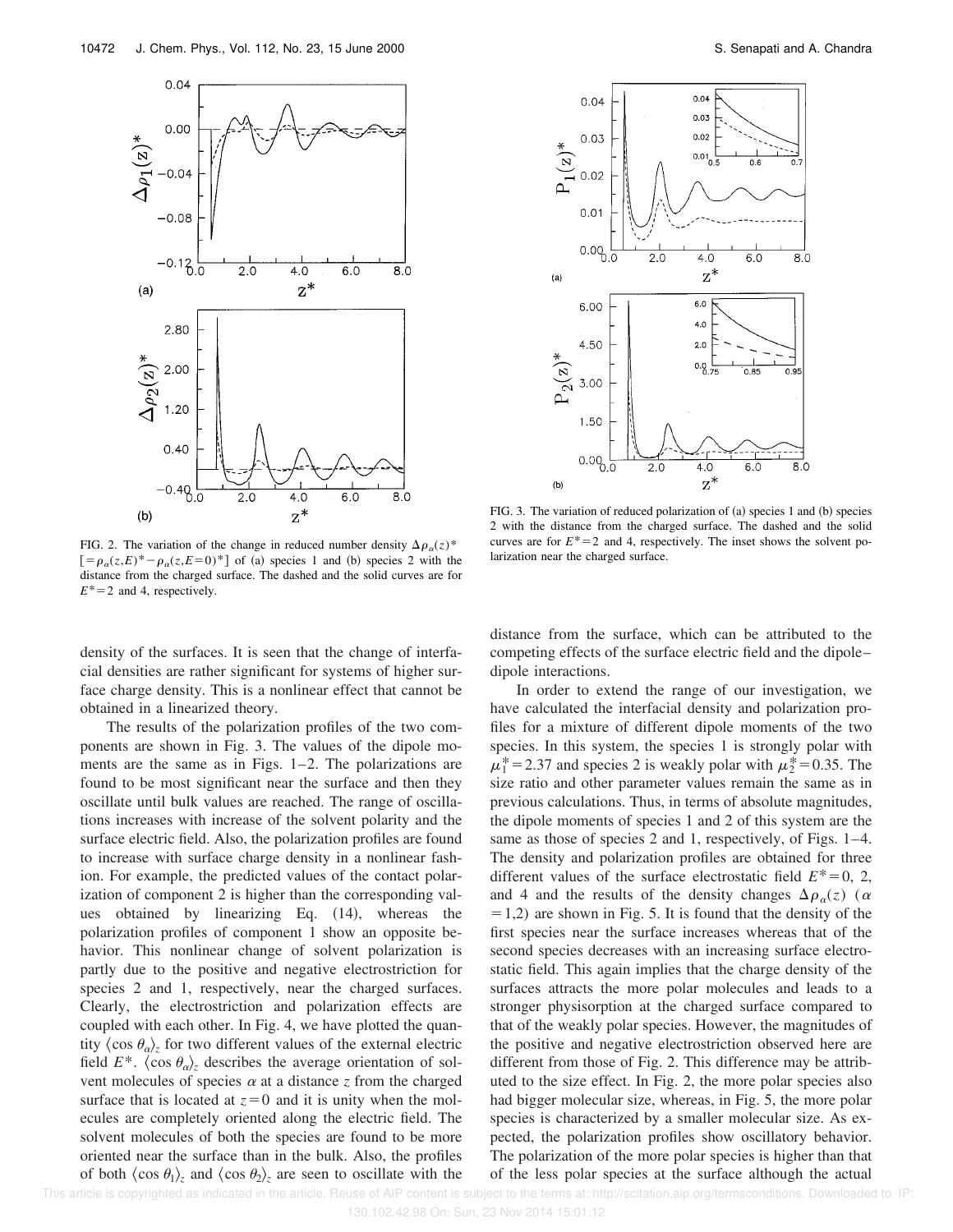

FIG. 4. The variation of  $\langle \cos \theta_{\alpha} \rangle_z$  of (a) species 1 and (b) species 2 with the distance from the charged surface. The dashed and the solid curves are for  $E^*$  = 2 and 4, respectively.

magnitudes are different from those of Fig. 3, which can again be attributed to the molecular size effect.

#### **IV. MONTE CARLO SIMULATION**

We have carried out a Monte Carlo simulation of a binary dipolar liquid confined between two uniformly charged hard walls in order to verify the predictions of the present theory. The dipolar mixture is characterized by the same parameters as were considered in Figs. 1–4. The value of *E*\* is taken to be 2. The simulation was carried out with a total of  $256$  molecules  $(93$  of species 1 and 163 of species 2) in a rectangular box with dimension  $L \times L \times h$ , where *h* is the separation between the walls and *L* is the length of the central simulation box in the *x* and *y* directions. The walls are located at  $z=0$  and  $z=10.5\sigma_1$  and the periodic boundary conditions were set at 0 and  $9.1\sigma_1$  along the *x* and *y* directions. This ensures a bulk region of homogeneous densities  $\rho_1^*$  = 0.11 and  $\rho_2^*$  = 0.63 in the middle region of the simulation system. In the simulation, the long-range dipolar interactions are treated by using the Ewald summation (slab adapted) method.<sup>46</sup> The Ewald parameters employed are the convergence parameter  $\alpha/L = 6.4$ , a reciprocal space cutoff of  $15\sigma_1^{-1}$ , and  $\epsilon' = \infty$ , where  $\epsilon'$  is the dielectric constant of the medium that surrounds the infinite array of periodically replicated systems. The minimum image convention was used for the real space portion of the Ewald sum. In the MC simulation, the system was first equilibrated for 25 000 MC passes and then the simulations were run for another 50 000 MC passes for the calculation of the final averages.



FIG. 5. The variation of the change in reduced number density  $\Delta \rho_{\alpha}(z)^*$  $[-\rho_{\alpha}(z,E)^*-\rho_{\alpha}(z,E=0)^*]$  of (a) species 1 and (b) species 2 with the distance from the charged surface. The values of the dipole moments are  $\mu_1^*$  = 2.37 and  $\mu_2^*$  = 0.35. The values of the other parameters are the same as in Fig. 1. The dashed and the solid curves are for  $E^* = 2$  and 4, respectively.

The number densities of the two solvent species are calculated by computing the average number of molecules in slabs of thickness  $\Delta z = 0.02\sigma_1$ . The orientational structure of solvent molecules are calculated by finding the solvent polarization along the field direction  $(z)$ , which is obtained by calculating the total dipole moment along the *z* direction in different slabs at various distances from the solid surfaces. In Fig. 6, we have compared the theoretical and simulation results for the number densities of species 1 and 2 at various distances from the charged surfaces. In Fig. 7, we have compared the results for the polarizations of the two components. It is seen that the overall agreement between the theoretical and the simulation results is quite good. Especially, the oscillatory and layered structure of the density and polarization profiles of both the species in the interfacial region is correctly predicted by the present theory.

#### **V. SUMMARY AND CONCLUSIONS**

We have presented a nonlinear theory for the calculation of the structure of a mixed dipolar liquid in contact with a charged solid surface by using a density functional approach. Both the molecular sizes and the dipole moments of various species can be unequal. The theory is based on a combined approach of the weighted density approximation for the isotropic part and the perturbative approximation for the anisotropic part of the solvent densities. In the weighted density approximation, the isotropic part of the inhomogeneous density is calculated by evaluating the corresponding isotropic part of the one-particle direct correlation function at an ef-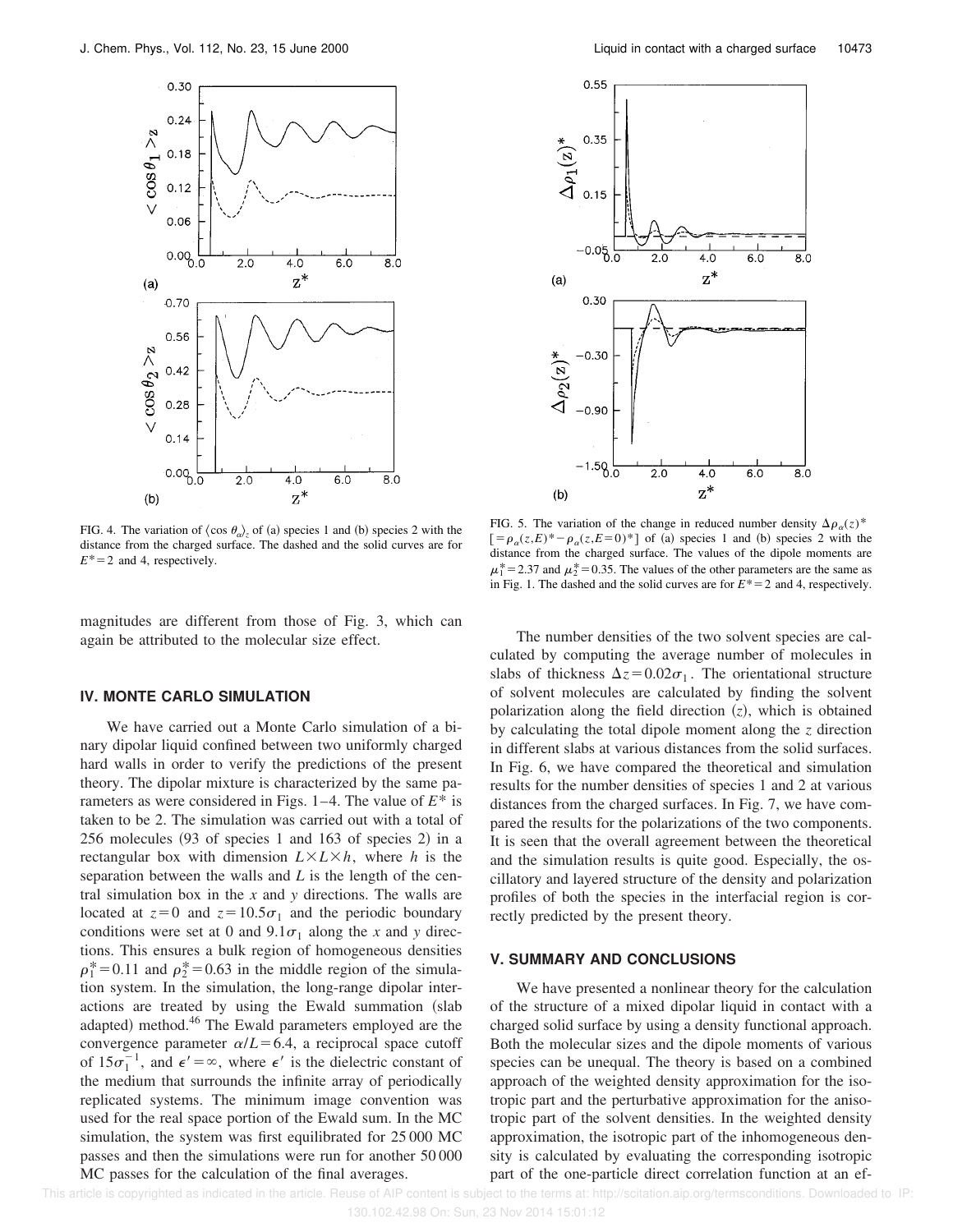

FIG. 6. A comparison of the theoretical and Monte Carlo simulation results of the density profiles of  $(a)$  species 1 and  $(b)$  species 2 of a dipolar mixture in contact with a charged surface characterized by  $E^* = 2$ . The solid curve represents the results of present theory and the triangles represent the simulation results for the same external field. The values of other parameters are the same as in Fig. 1.

fective density  $\bar{\rho}$ . In the perturbative approximation, we expand the one-particle direct correlation function of the inhomogeneous system in terms of the density inhomogeneity (to first order) around the corresponding homogeneous system. Thus, the two-particle direct correlation function that appears in Eq.  $(14)$  corresponds to the one of the homogeneous system. The motivation for making this approximation is to make use of the analytical solutions of the anisotropic parts of the two-particle intra- and interspecies direct correlation functions that are known for homogeneous dipolar mixtures within theories like MSA. $35,36$  We also note that similar perturbative expansion has also been used before for ionic systems<sup>39,40</sup> and also for pure dipolar liquids.<sup>15,16</sup> In the present theory, the interfacial density and polarization profiles depend on the surface–solvent and the solvent–solvent interactions in a nonlinear fashion. The density profiles of both the species are found to be highly inhomogeneous and oscillatory near the surface. The detailed molecular structure of a dipolar species in the interfacial region depends on the bulk density, dipolar strength, and also on the surface electric field. The more polar species is found to exhibit a positive electrostriction at the surface with an increasing surface field. An opposite behavior is observed for the less polar species.

We have also carried out Monte Carlo (MC) simulation of a binary dipolar mixture confined between two uniformly charged surfaces in order to verify the accuracy of the present theory. The results of the simulation are compared with the theoretical predictions for a specified set of parameter values, and a good agreement is found for the inhomog-



FIG. 7. A comparison of the theoretical and Monte Carlo simulation results of the polarization profiles of  $(a)$  species 1 and  $(b)$  species 2 of a dipolar mixture in contact with a charged surface. The values of the various parameters are the same as in Fig. 6.

neous density and polarization profiles of both the species in the interfacial region.

The theory presented in this work is quite general and can be applied to a mixture of any two dipolar liquids, as long as appropriate values of the dipole moments and the molecular diameters are used. Although the basic methodology is known in the literature for pure liquids, here it is extended for the first time to treat dipolar mixtures of unequal size and polarity. The objective has been to obtain the analytical results for a model system and compare the results with the ones of MC simulation. The parameters are chosen to prepare such a model system with different molecular size and polarity and surface electrostatic field. Although we have not chosen the parameter values corresponding to any specific dipolar mixture, we note that the polarity of the two components considered in the numerical calculations does correspond to many real dipolar liquids. For example, the polarity of the weakly dipolar component of the mixture considered in Figs. 1–4 and also in MC simulation roughly corresponds to that of ethyl formate, methyl acetate, ethyl ether, dimethoxyethane, or dimethyl carbonate and the polarity of the more polar component corresponds roughly to that of liquids like 1-butanol, 2-butanol, or 2-methyl-1-propanol, etc. Of course, the parameter values can be changed to represent more polar liquids like acetone, methanol, acetonitrile, or water.

The present theory can be extended in various directions to study the interfacial properties of more complex systems. For example, it would be interesting to study the structure of